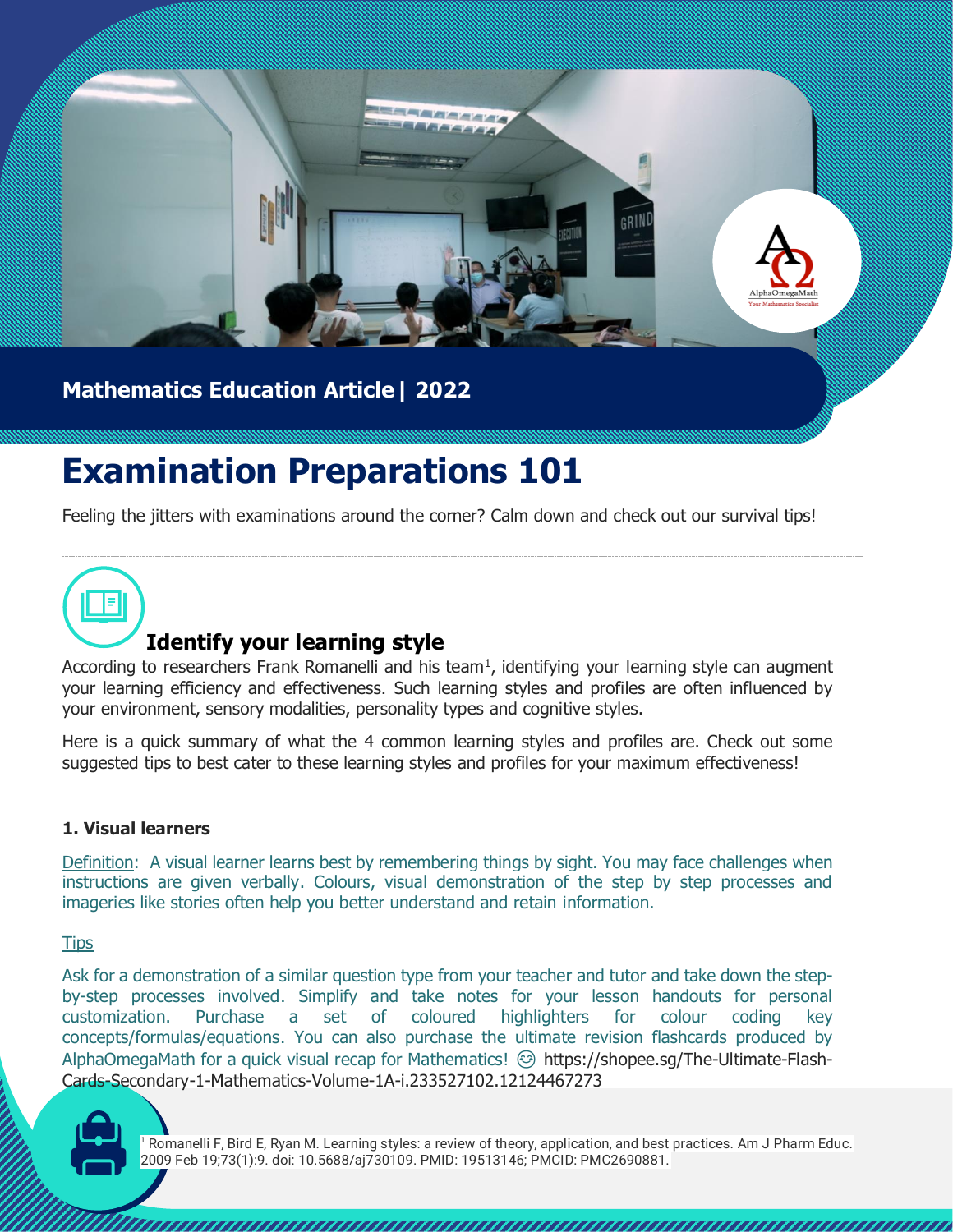#### **2. Auditory learners**

Definition: An auditory learner learns best through hearing and listening. Information and new concepts are best retained when verbally explained through. You may find yourself often repeating instructions and information aloud to help you retain it. You may often engage in conversation with yourself or others subconsciously to aid in your hearing and understanding.

#### **Tips**

Ask and keep asking questions! Stay inquisitive and volunteer actively to solve questions in class to help you better internalize. You can also consider listening to pre-recorded instructional videos online by your tutor for revision. Employ the use of mnemonics and read it aloud to aid you in recapping those important Mathematical formulas and steps.

#### **3. Kinesthetic learners**

Definition: A kinesthetic learner learns best through physical movements and 'hands-on' activities. You may find yourself having the frequent urge to move around or fiddle with an object (eg: pencil) to remain engaged. Lessons that require you to manipulate, construct something or communicate through touch are best retained.

#### **Tips**

Get your hands involved in problem solving! You can consider using everyday objects like sweets as manipulatives to learn and solve a Mathematical problem. Create diagrams, charts and mind-maps for important concepts and for problem-solving processes. You can also turn every Mathematical problem into a game! At AlphaOmegaMath, our tutors are armed with a selection of fun activities to make your revision both educational and enjoyable.

#### **4. Learning through reading and writing**

Definition: Such learners learn best through the written word and in reading aloud. You excel in notetaking and in digesting heavy-content resources.

#### **Tips**

Learners under this profile can use real-world context or scenarios to further enhance your learning. For instance, reading up on real life statistics like the recent tax rebates, GST hikes helps you better understand how it affects your household expenses while also allowing you to better apply those Mathematical concepts/formulas in real life. You can also consider subscribing to MathFeed, a free online app to keep abreast of the latest news flash on Mathematics and the media. Volunteer to present your findings and explain your steps in solving that Mathematical problem to your class and tutor. Research has shown that the ability to explain concepts in writing reflects your ability to understand and apply them appropriately. Try these out and see Mathematics come alive!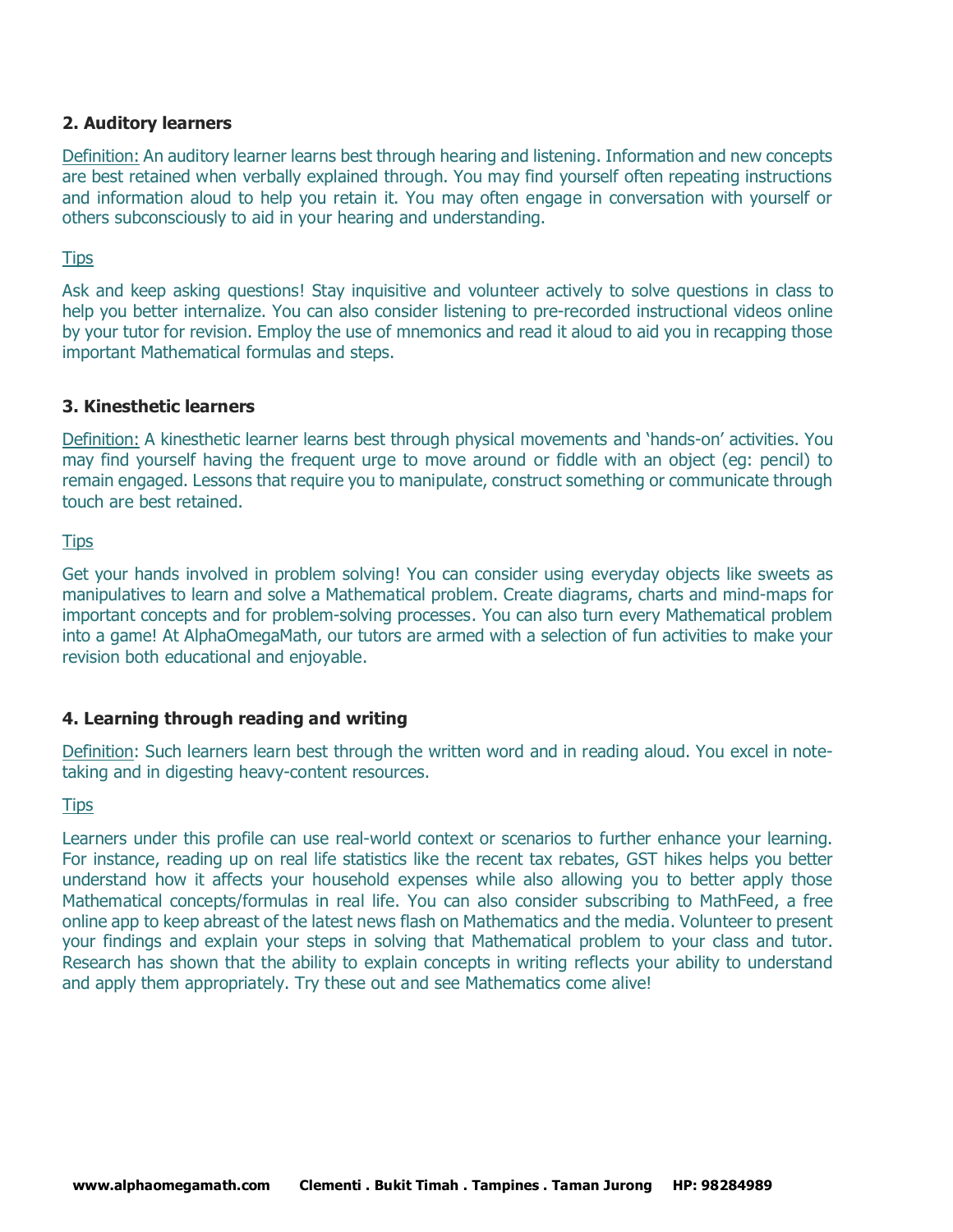

Start with the end in mind. Our brain takes time to process information and perform for higher-order thinking questions. Planning ahead to ensure enough preparation time is crucial.

Accroding to D C Saputra's research findings (2019)<sup>2</sup>, he uses Biggs and Collin's (1982) SOLO taxonomy framework to assess students' current ability in mathematical problem-solving. Base on this framework, he concluded that our brain processing and ability to perform can be categorized into five level indicators (refer to the diagram below).

| Pre-structural<br>(Beginner)            | Uni-structural                                   | Multi-structural                                                      | Relational                                                                                 | <b>Extended Abstract</b><br>(Expert)                                  |
|-----------------------------------------|--------------------------------------------------|-----------------------------------------------------------------------|--------------------------------------------------------------------------------------------|-----------------------------------------------------------------------|
|                                         |                                                  | -sc                                                                   | ХØ                                                                                         | Other<br>related<br>concepts<br>ideas                                 |
| <b>Example:</b><br>What is an<br>angle? | I am able to<br>identify an<br>angle<br>property | I am able to<br>use an angle<br>property to<br>find unknown<br>angles | I am able to use<br>and combine<br>different angle<br>properties to find<br>unknown angles | I am able to find unknown<br>angles by forming<br>algebraic equations |

Recent trends have shown that examination questions posed nowadays require students to peform and apply Mathematical concepts at relational and extended abstract levels. This is especially so for higherorder thinking questions. Such questions require students to identify the appropriate concepts and algorithms learnt, before applying it to reach the required solution. Students will also be required to link to other concepts and prior knowledge.

With the numerous cognitive processes involved in tackling higher-order thinking questions, it is wise to start preparation early!

<sup>2</sup> D C Saputra et al 2019 J. Phys.: Conf. Ser. 1320 012070

**www.alphaomegamath.com Clementi . Bukit Timah . Tampines . Taman Jurong HP: 98284989**